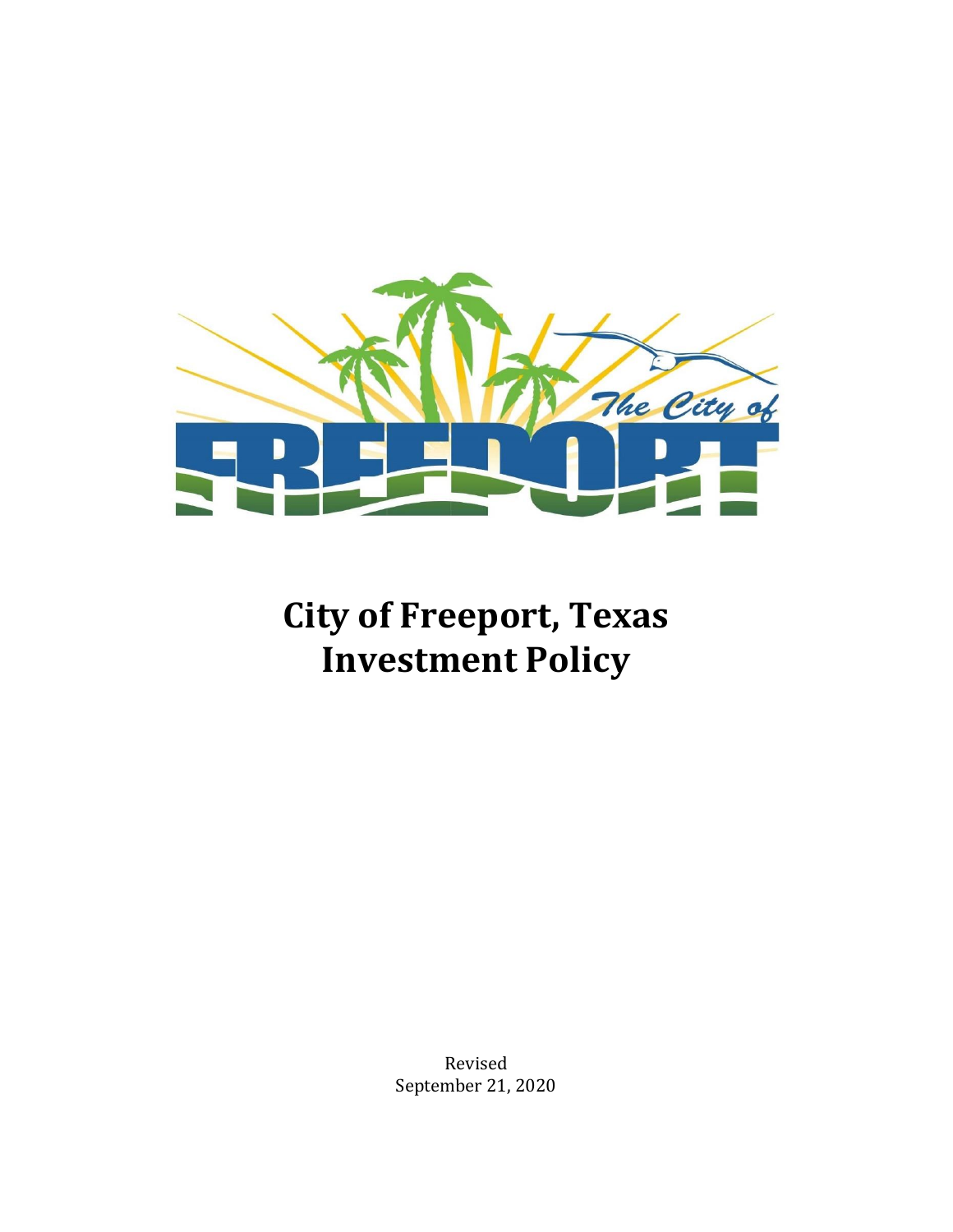# **City Freeport<br>Investment Policy**

### **Table of Contents**

| $\mathbf{I}$ . | ${\bf Policy 1} \\ {\bf policy 2} \\ {\bf 1} \\ {\bf 2} \\ {\bf 3} \\ {\bf 4} \\ {\bf 5} \\ {\bf 6} \\ {\bf 7} \\ {\bf 8} \\ {\bf 8} \\ {\bf 9} \\ {\bf 1} \\ {\bf 1} \\ {\bf 1} \\ {\bf 2} \\ {\bf 1} \\ {\bf 2} \\ {\bf 3} \\ {\bf 4} \\ {\bf 1} \\ {\bf 1} \\ {\bf 2} \\ {\bf 1} \\ {\bf 2} \\ {\bf 3} \\ {\bf 3} \\ {\bf 4} \\ {\bf 1} \\ {\bf 2} \\ {\bf 3} \\ {\bf 3} \\ {\bf 4} \\ {\bf 1} \\ {\bf 2} \\ {\bf 3} \\ {\bf$ |  |
|----------------|----------------------------------------------------------------------------------------------------------------------------------------------------------------------------------------------------------------------------------------------------------------------------------------------------------------------------------------------------------------------------------------------------------------------------------|--|
| II.            | ${\bf Purpose.} \label{thm:1} {\bf 1}$                                                                                                                                                                                                                                                                                                                                                                                           |  |
| III.           | $\texttt{Scope} \texttt{} \texttt{} \texttt{} \texttt{} \texttt{} \texttt{} \texttt{} \texttt{} \texttt{} \texttt{} \texttt{} \texttt{} \texttt{} \texttt{} \texttt{} \texttt{} \texttt{} \texttt{} \texttt{} \texttt{} \texttt{} \texttt{} \texttt{} \texttt{} \texttt{} \texttt{} \texttt{} \texttt{} \texttt{} \texttt{} \texttt{} \texttt{} \texttt{} \texttt{} \texttt{} \texttt{$                                          |  |
| IV.            |                                                                                                                                                                                                                                                                                                                                                                                                                                  |  |
| V.             |                                                                                                                                                                                                                                                                                                                                                                                                                                  |  |
| VI.            |                                                                                                                                                                                                                                                                                                                                                                                                                                  |  |
| VII.           |                                                                                                                                                                                                                                                                                                                                                                                                                                  |  |
| VIII.          |                                                                                                                                                                                                                                                                                                                                                                                                                                  |  |
| IX.            | $\label{thm:main} {\bf Investment\ Strategies\ \  \  \  \  \  \  \  \  \  \  \  \  \  \  \ .} 7$                                                                                                                                                                                                                                                                                                                                 |  |
| X.             |                                                                                                                                                                                                                                                                                                                                                                                                                                  |  |
| XI.            |                                                                                                                                                                                                                                                                                                                                                                                                                                  |  |
|                |                                                                                                                                                                                                                                                                                                                                                                                                                                  |  |
|                |                                                                                                                                                                                                                                                                                                                                                                                                                                  |  |
|                |                                                                                                                                                                                                                                                                                                                                                                                                                                  |  |
|                | Approved Broker/Dealers, Financial Institutions and Investment Pools 12                                                                                                                                                                                                                                                                                                                                                          |  |
|                |                                                                                                                                                                                                                                                                                                                                                                                                                                  |  |
|                |                                                                                                                                                                                                                                                                                                                                                                                                                                  |  |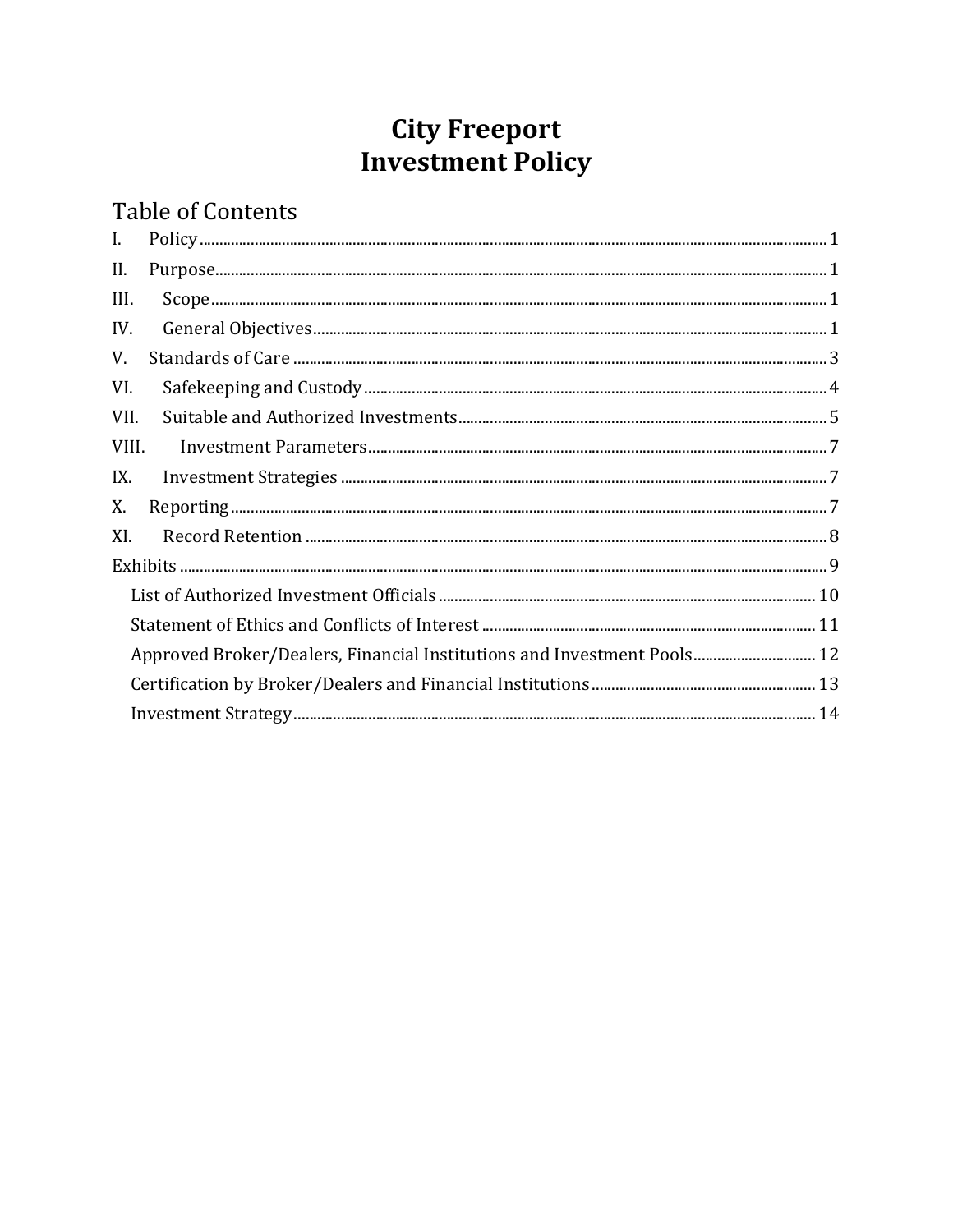#### <span id="page-2-0"></span>**I. Policy**

It is the policy of the City Freeport (the "City") to administer and invest its funds in a manner that will preserve the principal and maintain the liquidity while meeting the daily cash flow requirements of the City. The City will conform to all federal, state and local statutes, rules and regulations governing the investment of the City's funds.

Not less than annually, City Council shall adopt a written instrument by resolution stating that it has reviewed the Investment Policy and investment strategies and that the written instrument so adopted shall record any changes made to the Investment Policy or investment strategies.

#### <span id="page-2-1"></span>**II. Purpose**

The purpose of this policy is to provide direction for investing the funds of the City of Freeport and to comply with Chapter 2256 of the Texas Government Code ("Public Funds Investment Act"), which requires each entity to adopt a written investment policy regarding the investment of its funds and any funds under its control. The investment policy addresses the methods, procedures and practices that must be exercised to ensure effective and judicious fiscal management of the City's funds.

#### <span id="page-2-2"></span>**III. Scope**

This investment policy applies to the safekeeping and investing of all financial assets of the City. These funds are accounted for in the City's Annual Financial Report and include all financial assets of all funds managed by the City, including but not limited to tax revenues, charges for services, bond proceeds, interest income, loans and funds received by the City where the City performs a custodial function. However, this policy does not apply to the assets administered for the benefit of the City by outside agencies under deferred compensation programs or other retirement programs.

#### <span id="page-2-3"></span>**IV. General Objectives**

The primary objectives, in priority order, of the City's investment activities shall be safety, liquidity, and yield:

- A. **Safety** Safety of the principal is the foremost objective of the investment **program**. Investments shall be undertaken in a manner that seeks to ensure the preservation of capital in the overall portfolio. The objective will be to minimize credit risk and interest rate risk.
	- **i. Credit Risk and Concentration of Credit Risk** The City will minimize credit risk, the risk of loss due to the failure of the security issuer or backer, and concentration of credit risk, the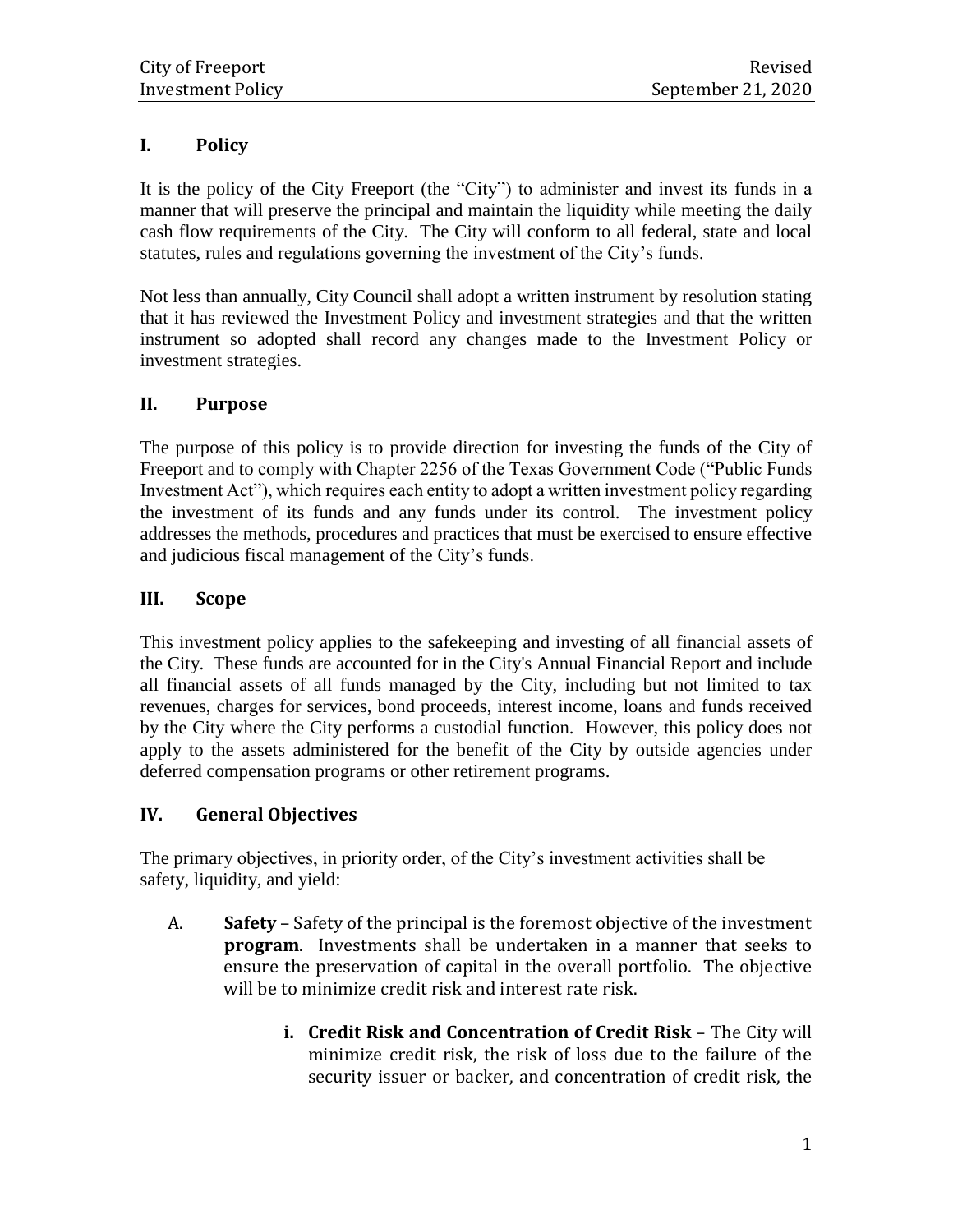risk of loss attributed to the magnitude of investment in a single issuer, by:

- Limiting investments to the safest types of securities,
- Pre-qualifying the financial institutions, broker/dealers, intermediaries, and advisers with which the City will do business, and;
- Diversifying the investment portfolio so that potential losses on individual securities will be minimized.
- ii. **Interest Rate Risk** The City will manage the risk that the market value of securities in the portfolio will fail due to changes in general interest rates, by:
	- Structuring the investment portfolio so that securities mature to meet cash requirements for ongoing operations, thereby avoiding the need to sell securities on the open market prior to maturity,
	- Investing operating funds primarily in shorter-term securities, money market mutual funds, or similar investment pools, and;
	- Diversify maturities and stagger purchase dates to minimize the impact of market movements over time.
- B. **Liquidity –** The investment portfolio shall remain sufficiently liquid to meet all operating requirements that may be reasonably anticipated. This is accomplished by structuring the portfolio so that securities mature concurrent with cash needs to meet anticipated demands. Furthermore, since all possible cash demands cannot be anticipated, a portion of the portfolio will be invested in money market mutual funds or local government investment pools that offer same-day liquidity for short-term funds. Additionally, securities held in the portfolio will have active secondary or resale markets.
- C. **Public Trust** All participants in the City's investment process shall seek to act responsibly as custodians of the public trust. Investment officials shall avoid any transaction that might impair public confidence in the City's ability to govern effectively.
- D. **Yield** The investment portfolio shall be designed with the objective of attaining a market rate of return throughout budgetary and economic cycles, taking into account the investment risk constraints and liquidity needs. Return on investment is of secondary importance compared to the safety and liquidity objectives described above. The core of investments is restricted to relatively low risk securities in anticipation of earning a fair return relative to the risk being assumed.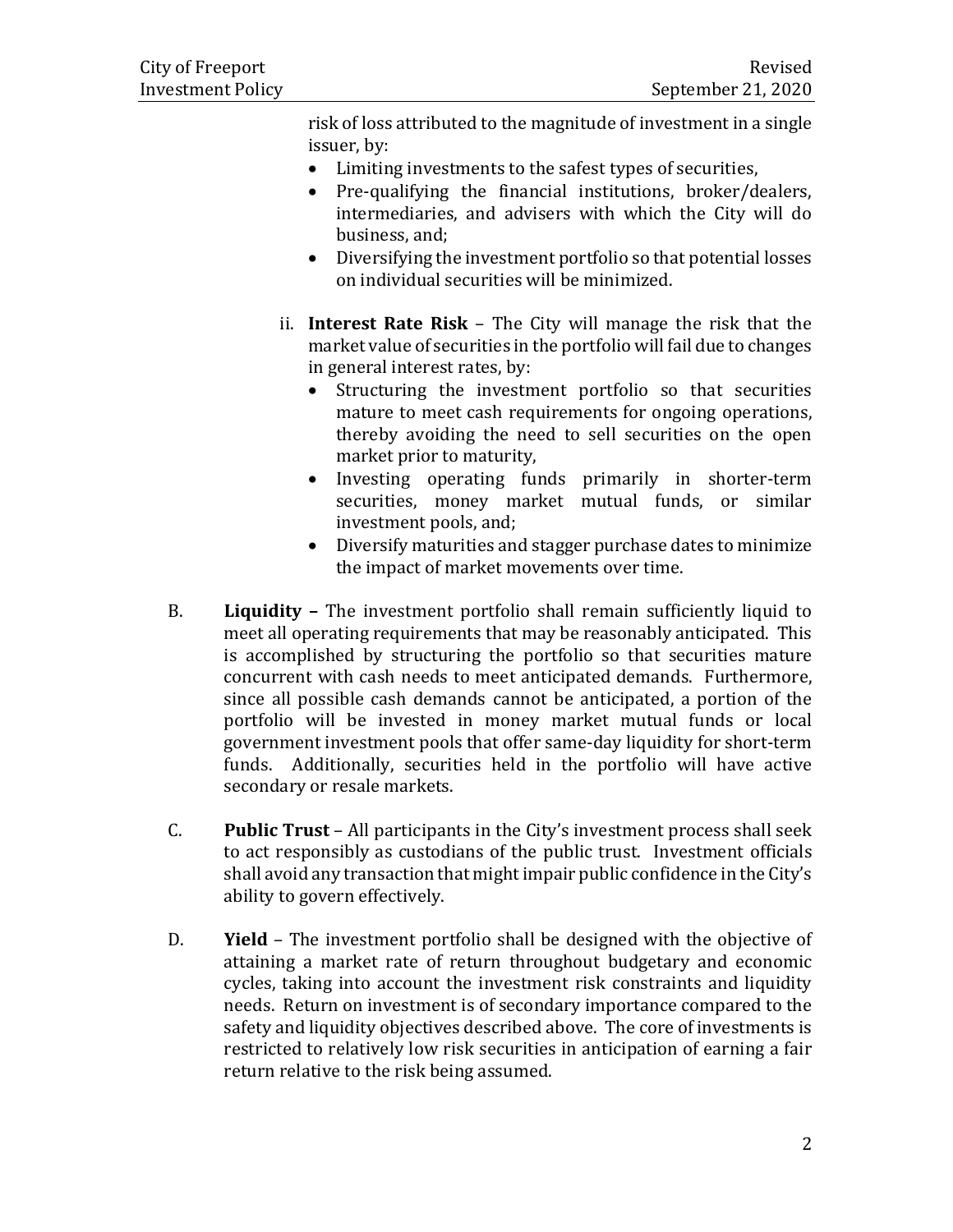- E. **Investments held to Maturity** Securities shall not be sold prior to maturity with the following exceptions:
	- 1) A security with declining credit may be sold early to minimize loss of principal.
	- 2) Liquidity needs of the portfolio require that the security be sold.

City Council will be informed promptly in the event that a security is sold prior to maturity.

#### <span id="page-4-0"></span>**V. Standards of Care**

F. **Prudence** – The standard of prudence to be used by investing officials shall be the "prudent person" rule. This rule states that "Investments shall be made with judgment and care, under circumstances then prevailing, which persons of prudence, discretion and intelligence exercise in the management of their own affairs, not for speculation, but for investment, considering the probable safety of their capital as well as the probable income to be derived." The determination of whether an investing official has exercised prudence with respect to an investment decision shall be applied in the context of managing an overall portfolio rather than a consideration as to the prudence of a single investment.

Investment officials acting in accordance with written procedures and the investment policy and exercising due diligence shall be relieved of personal responsibility for an individual security's credit risk or market price changes, provided that deviations from expectations are reported in a timely fashion and appropriate action is taken to control unfavorable developments.

G. **Ethics and Conflicts of Interest** – Officers and employees involved in the investment process shall refrain from personal business activity that could conflict with proper execution and management of the investment program, or that could impair their ability to make impartial investment decisions. Employees and investment officials shall disclose to the City any material interests in financial institutions that conduct business with the City. They shall further disclose any personal financial/investment positions that could be related to the performance of the investment portfolio. (See Exhibit B.)

Furthermore, an investment official who has a personal business relationship with an organization seeking to sell an investment to the City shall file a statement disclosing that personal business interest. An investment official who is related within the second degree by affinity or consanguinity to an individual seeking to sell an investment to the City shall file a statement disclosing that relationship. A statement required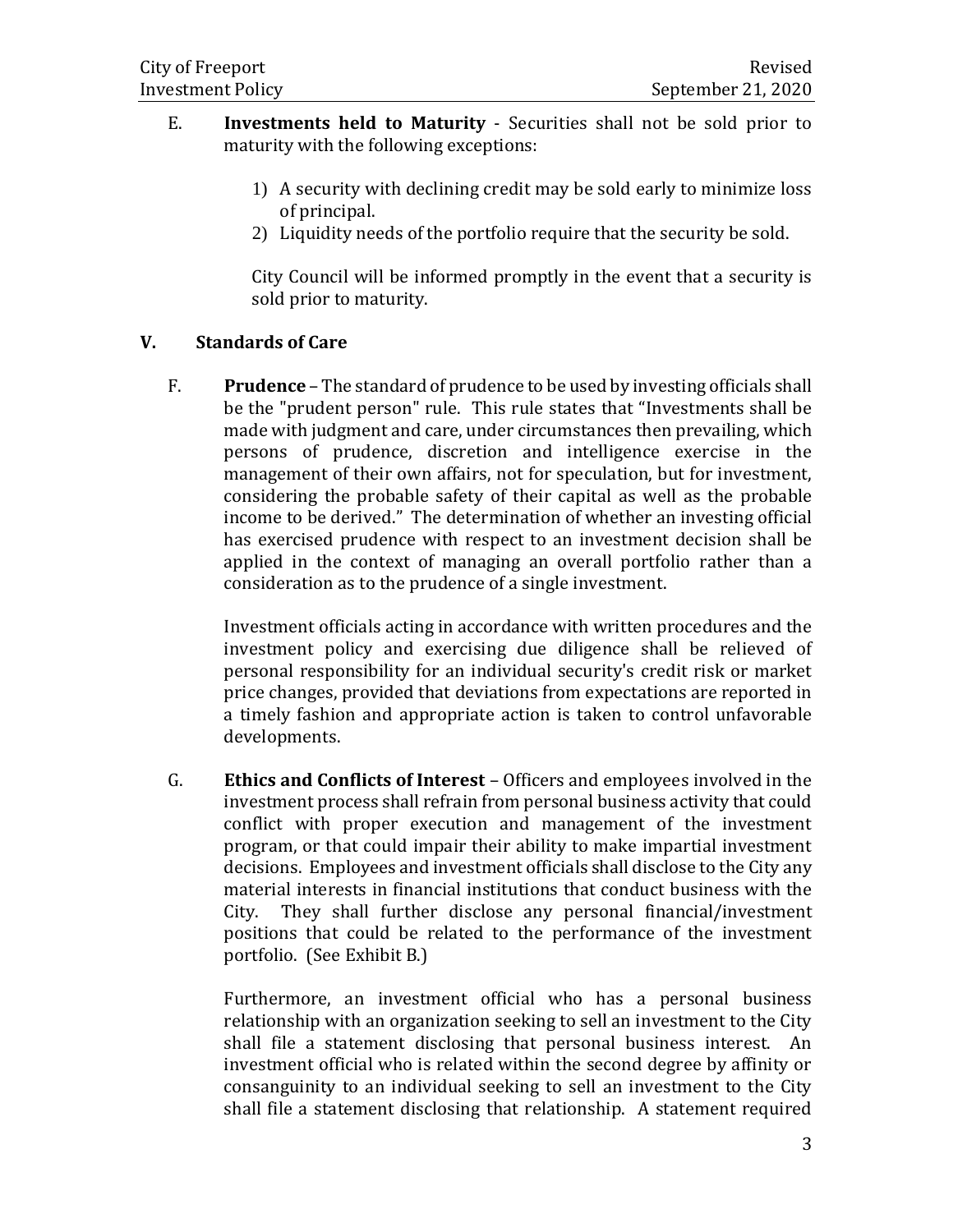under this subsection must be filed with the Texas Ethics Commission and the City Council.

- H. **Delegation of Authority** Authority to manage the City's investment program is granted to the Investment Officer (s) as listed in Exhibit A. Responsibility for the operation of the investment program is hereby delegated to the Investment Officer, who shall act in accordance with established procedures and internal controls for the operation of the investment program consistent with this investment policy. This policy includes explicit delegation of authority to persons responsible for investment transactions. (See Exhibit A) No person may engage in an investment transaction except as provided under the terms of this policy and the procedures established by the Investment Officer. The Investment Officer shall be responsible for all transactions undertaken and shall establish a system of controls to regulate activities of subordinate officials.
- I. **Training** Investment officials must complete at least 10 hours of investment training within 12 months of taking office or assuming duties and shall attend an investment training session not less than once in a twoyear period and receive not less than 8 hours of instruction relating to investment responsibilities. The City shall provide the training through courses and seminars offered by professional organizations and associations to insure the quality and capability of the City's investment personnel making investment decisions in compliance with Public Funds Investment Act (PFIA). Professional organizations and associations that may provide investment training included the Government Treasurer's Organization of Texas, the University of North Texas, the Government Finance Officers Association of Texas, or the Texas Municipal League.
- J. **Internal Controls** The Investment Officer is responsible for establishing and maintaining an internal control structure designed to ensure that the assets of the entity are protected from loss, theft, or misuse. The internal control structure shall be designed to provide reasonable assurance that these objectives are met. The concept of reasonable assurance recognizes that (a) the cost of a control should not exceed the benefits likely to be derived and (b) the valuation of costs and benefits requires estimates and judgments by management.

#### <span id="page-5-0"></span>**VI. Safekeeping and Custody**

**A. Authorized Broker/Dealers and Financial Institutions** – The Investment Officer will maintain a list of financial institutions and security broker/dealers authorized to provide investment services (Exhibit C) to the City. This list shall be reviewed, revised as necessary and adopted at least annually.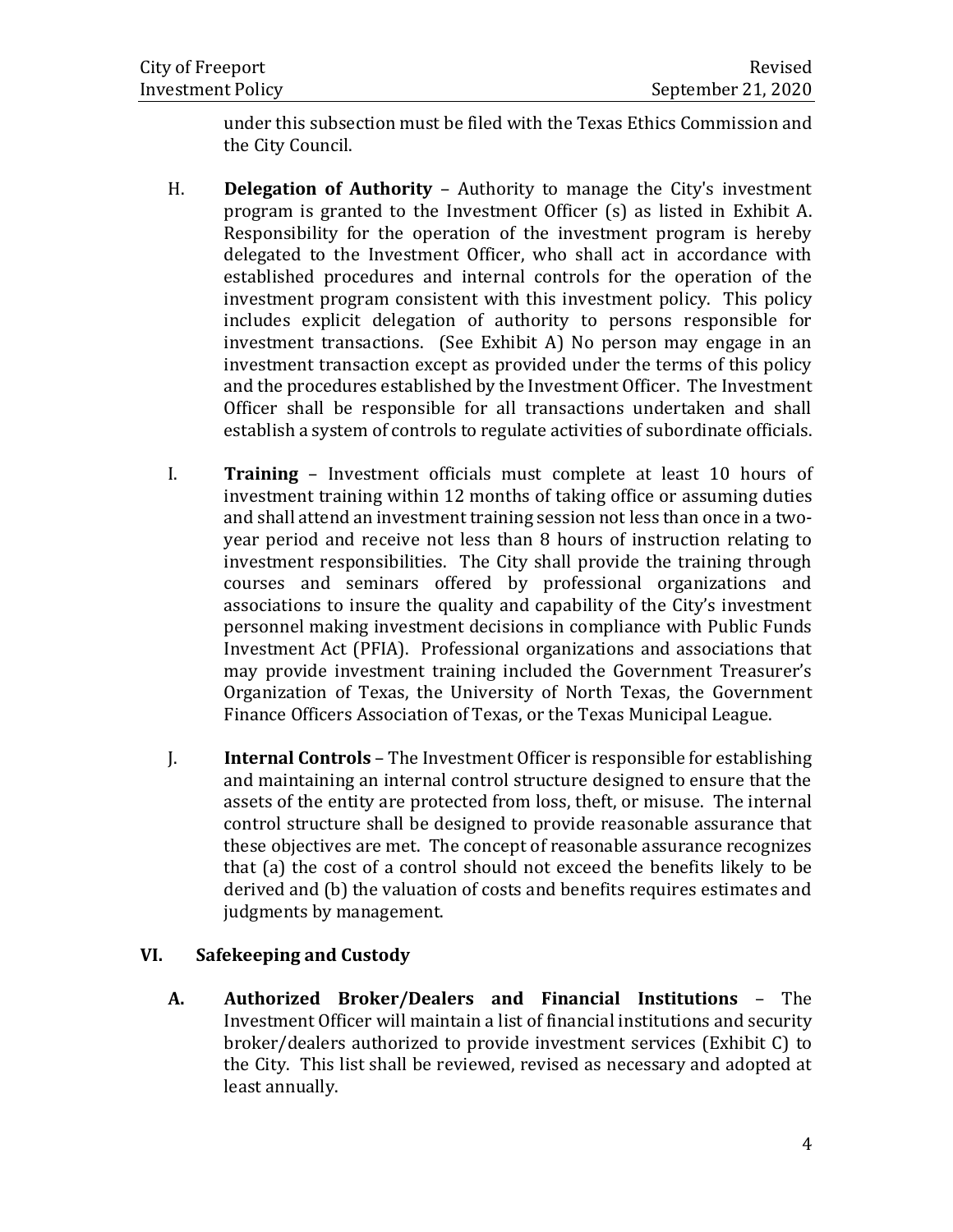Any person or business entity wishing to be listed as authorized to provide investment services will be required to provide a certification stating the firm has received, read and understood the Entity's investment policy and agree to comply with the policy (Exhibit D). Authorized firms may include primary dealers or regional dealers that qualify under Securities & Exchange Commission Rule 15C3-1 (Uniform Net Capital Rule), and qualified depositories. All investment providers, including financial institutions, banks, money market mutual funds, and local government investment pools, must sign a certification acknowledging that the organization has received and reviewed the Entity's investment policy and that reasonable procedures and controls have been implemented to preclude investment transactions that are not authorized by the Entity's policy. No security, even if otherwise authorized by this policy, may be acquired from an investment provider who has not complied with this requirement.

No securities may be acquired from entities not qualified under this section.

**B. Competitive Purchasing –** The City's policy requires competitive quotes for all individual security purchases and sales except for a) transactions with money market mutual funds and local government investment pools; b) treasury and agency securities purchased at issue through an approved broker/dealer or financial institution; and c) exceptions approved by the Investment Officer on a case by case basis. These exceptions will take into consideration the investment type, maturity date, amount to be invested, and disruption to the City's investment strategy.

Quotes may be accepted orally, in writing, electronically or in any combination of these methods.

**C. Delivery vs. Payment –** All trades apart from investment pools and mutual funds will be executed by delivery vs. payment (DVP) to ensure that securities are deposited in an eligible financial institution prior to the release of funds. Securities and collateral will be held in the City's name by a third-party custodian as evidenced by safekeeping receipts of the institution with which the securities are deposited.

#### <span id="page-6-0"></span>**VII. Suitable and Authorized Investments**

A. **Eligible Investments –** Assets of the City may be invested in the following instruments described below. All these investments are authorized by the Public Funds Investment Act. Only those instruments listed in this section are authorized.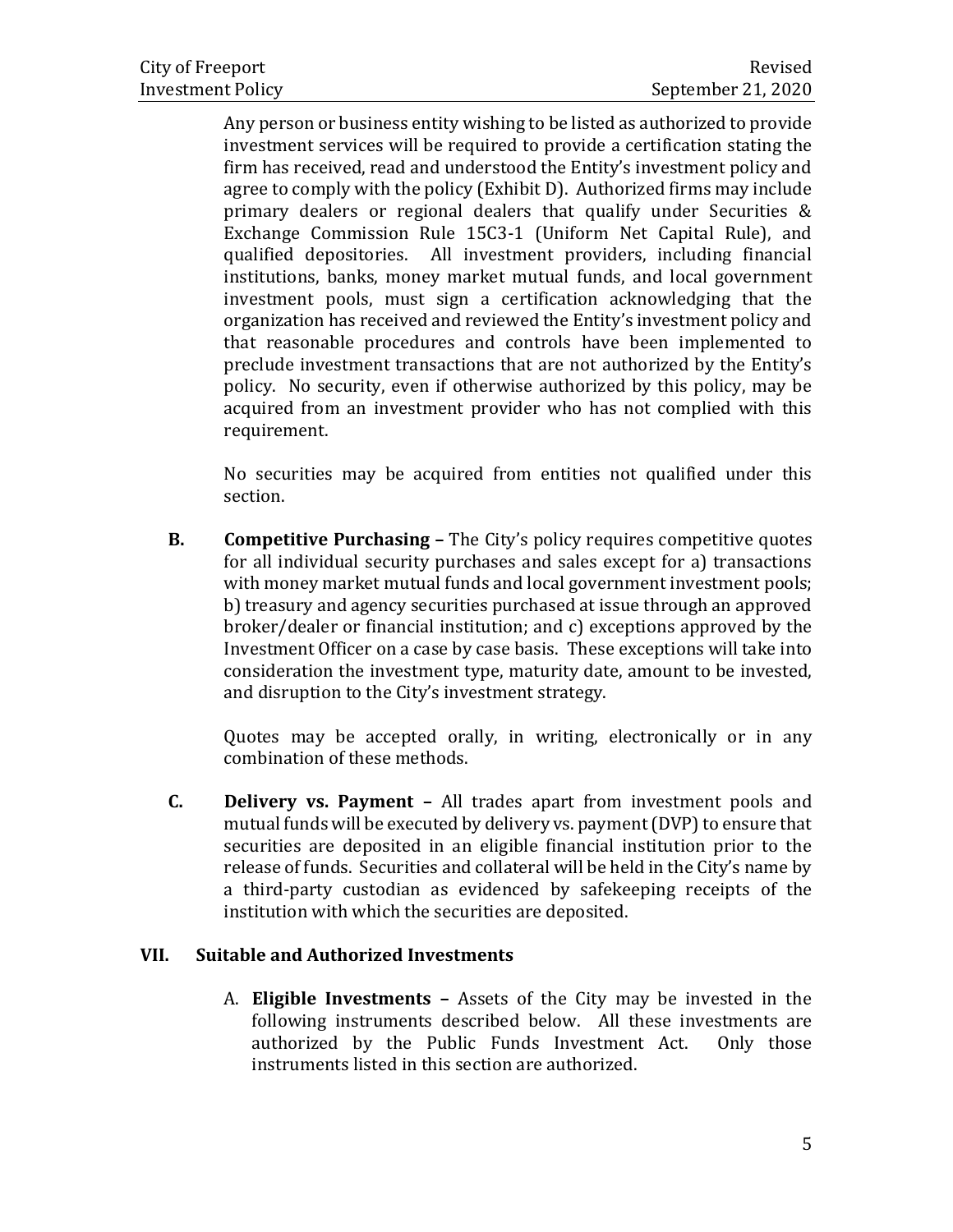- 1. Obligations of the United States of America, its agencies and instrumentalities
- 2. Certificates of Deposit issued by a depository institution that has its main office or a branch in Texas. The certificate of deposit must be guaranteed or insured by the Federal Deposit Insurance Corporation or its successor or the National Credit Union Share Insurance Fund or its successor and secured by obligations in a manner and amount as provided by law. In addition, certificates of deposit obtained through a depository institution which are fully collateralized under a pledge agreement approved by the City are authorized investments*.*
- 3. No-load Money Market Mutual Funds that 1) are registered and regulated by the Securities and Exchange Commission, 2) have a dollar weighted average stated maturity of 90 days or less, 3) seek to maintain a net asset value of \$1.00 per share and 4) are rated no lower than AAA or an equivalent rating by at least one nationally recognized rating service.
- 4. Local Government Investment Pools, authorized by a separate resolution, which meet the requirements of Chapter 2256.016 of the Public Funds Investment Act and are rated no lower than AAA or an equivalent rating by at least one nationally recognized rating service.
- B. **Collateralization –** Collateralization will be required on all funds on deposit with a depository bank, other than investments. To anticipate market changes and provide a level of security for all funds, the collateralization level will be one hundred two percent (102%) of market value of principal and accrued interest on the deposits, less an amount insured by the FDIC.

Securities pledged as collateral will be held in the City's name by an independent third party with whom the City has a current custodial agreement. The Investment Officer is responsible for entering into collateralization agreements with third party custodians in compliance with this Policy. The agreements are to specify the acceptable investment securities for collateral, including provisions relation to possession of the collateral, the substitution or release of investment securities, ownership of securities, and the method of valuation of securities. A clearly marked evidence of ownership (safekeeping receipt) must be supplied to the City and retained. Collateral shall be reviewed at least quarterly to assure that the market value of the pledged securities is adequate.

**C. Existing Investments** – Any investment currently held that does not meet the guidelines of this policy, but were authorized investments at the time of purchase, is not required to be liquidated; however, the City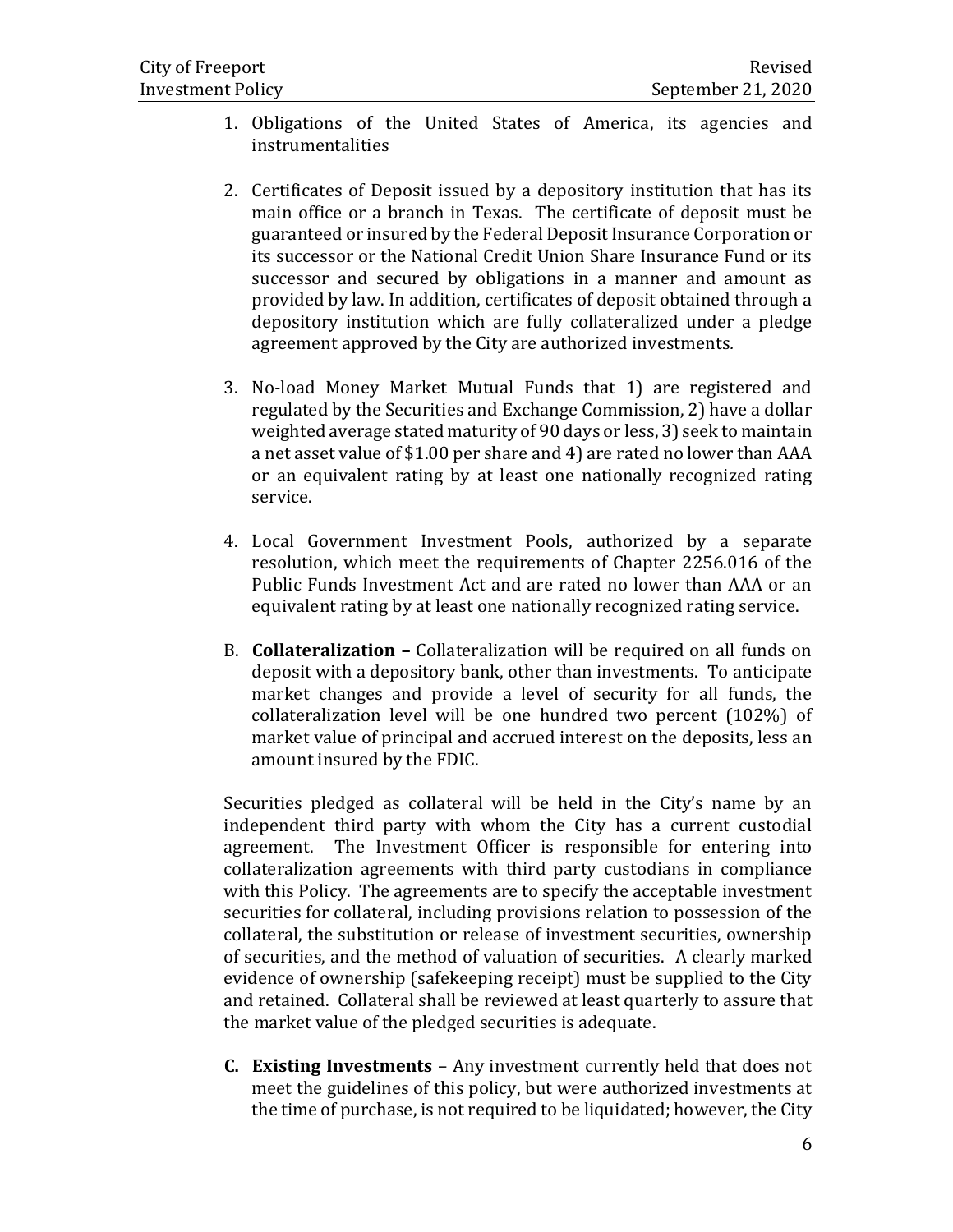shall take all prudent measures consistent with this Investment Policy to liquidate an investment that does not or no longer qualifies as an authorized investment.

#### <span id="page-8-0"></span>**VIII. Investment Parameters**

- **D. Diversification –** The investments shall be diversified by security type and institution. Except for U.S. Treasury securities and authorized pools, the City will diversify the entire portfolio to comply with the investment strategy; however, in no case shall any single investment transaction be more than five-percent (5%) of the entire portfolio.
- **E. Maximum Maturities** To the extent possible, the City shall attempt to match its investments with anticipated cash flow requirements. Unless matched to a specific cash flow, the City will not directly invest in securities maturing more than three (3) years from the date of purchase. The composite portfolio will have a weighted average maturity of 365 days or less. This dollar weighted average maturity will be calculated using the stated final maturity dates of each security.

#### <span id="page-8-1"></span>**IX. Investment Strategies**

The City maintains separate portfolios for individual funds or groups of funds that are managed according to the terms of this Policy and the corresponding investment strategies listed in Exhibit E. The investment strategy for portfolios established after the annual Investment Policy review and adoption will be managed in accordance with the terms of this Policy and applicable agreements until the next annual review when a specific strategy will be adopted.

The City maintains a pooled fund group that is an aggregation of the majority of City funds including tax receipts, enterprise fund revenues, fine and fee revenues, as well as some, but not all, bond proceeds, and grants. This portfolio is maintained to meet anticipated daily cash needs for City operations, capital projects and debt service.

The objectives of this portfolio are to ensure safety of principal; ensure adequate investment liquidity; limit market and credit risk through diversification; and attain the best feasible yield in accordance with the objectives and restrictions set for in this Policy.

#### <span id="page-8-2"></span>**X. Reporting**

F. **Methods** – The Investment Officer shall prepare an investment report at least quarterly, including a management summary that provides an analysis of the status of the current investment portfolio and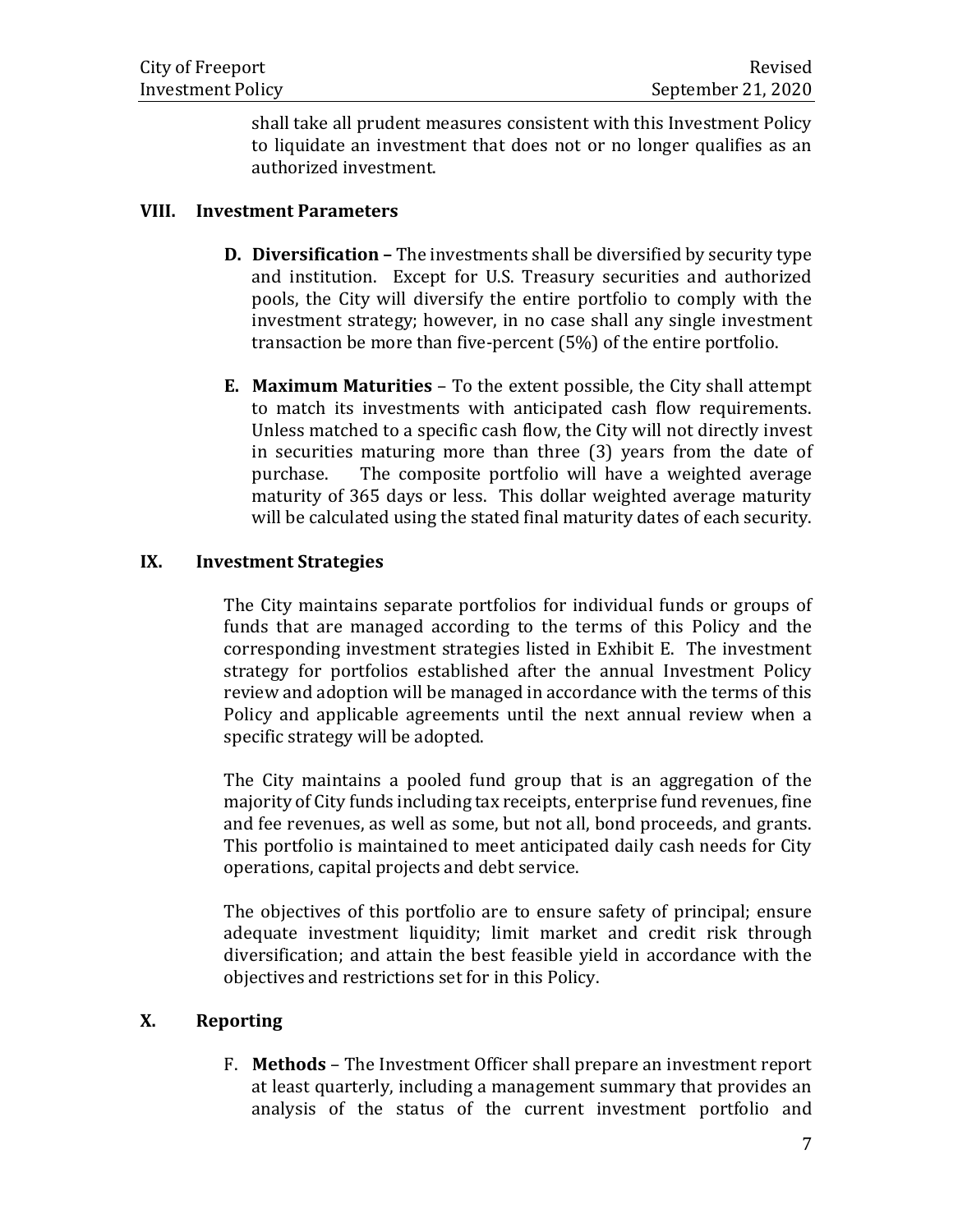transactions made over the last quarter. This management summary will be prepared in a manner consistent with the requirements of Section 2256.023 (Internal Management Reports) of the PFIA, and that will allow the City to ascertain whether investment activities during the reporting period have conformed to the investment policy. The report should be provided to the City Council.

- G. **Annual Audit** The City's external independent auditor shall formally review the quarterly reports, compliance with this policy, and internal management controls over investments in conjunction with the annual financial audit. The results of the review will be reported to the City Council.
- **H. Performance Standards –** The investment portfolio shall be managed in accordance with the objectives specified in this policy (safety, liquidity, and yield). The portfolio should obtain a market average rate of return during a market/economic environment of stable interest rates. The Investment Officer shall determine whether market yields are being achieved by comparing the portfolio market yield to the three (3) month U.S. Treasury Bill, the six (6) month U.S. Treasury Bill and the two (2) year U.S. Treasury Note.
- **I. Marking to Market –** The market value of the portfolio shall be calculated at least monthly and a statement of the market value of the portfolio shall be issued at least quarterly. The market value of each investment shall be obtained from an independent source such as the Wall Street Journal, a reputable brokerage firm or security pricing service and reported on the investment reports.

#### <span id="page-9-0"></span>**XI. Record Retention**

Records related to the City's investment activities will be maintained as recommended by the *Texas State Library Municipal Records Manual.* The Investment Officer, in conjunction with the City Secretary is responsible for filing and storing records of investment activity.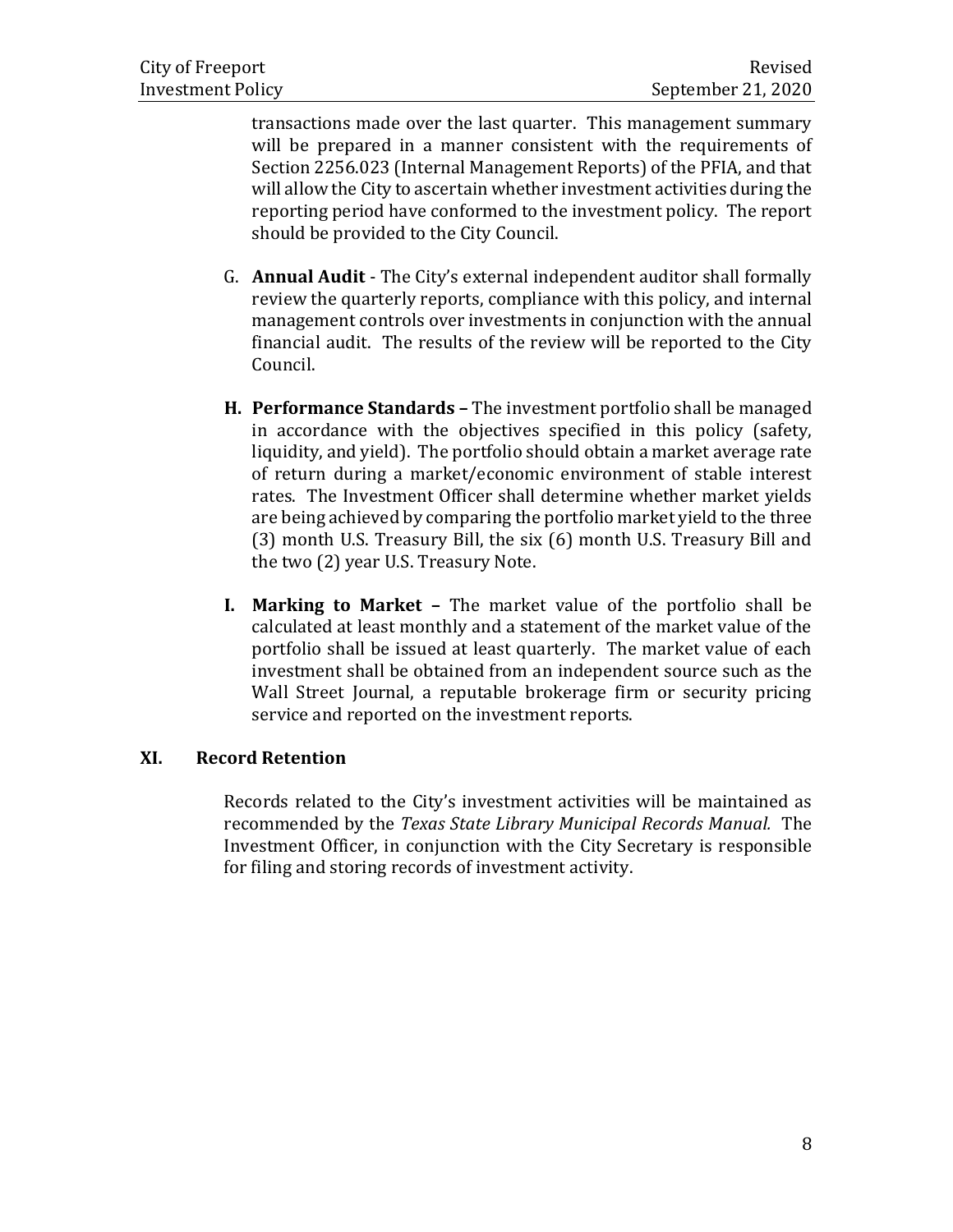## <span id="page-10-0"></span>**Exhibits**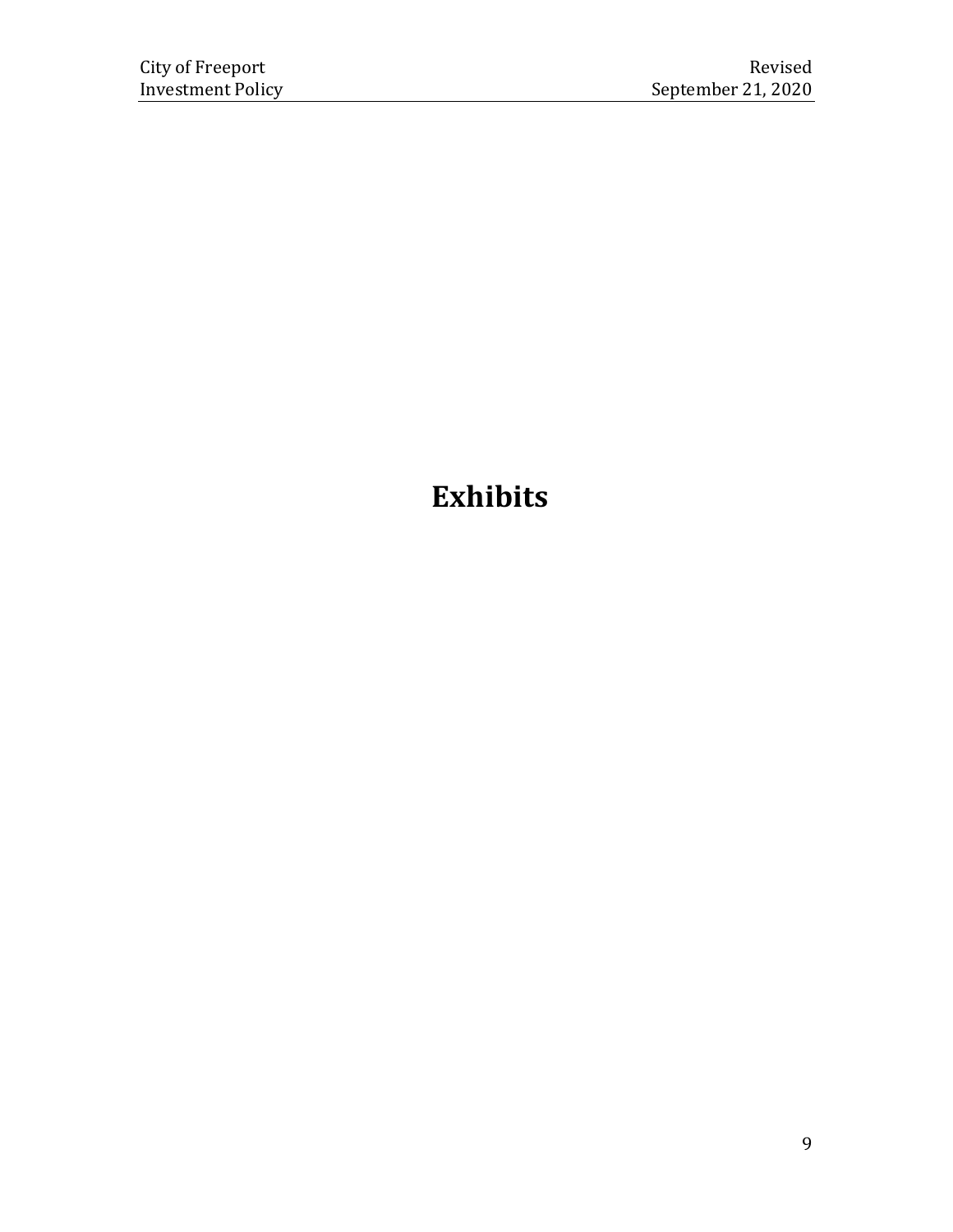#### **EXHIBIT A**

#### **List of Authorized Investment Officers**

<span id="page-11-0"></span>Tim Kelty, City Manager

Stephanie Russell, Finance Director

Giselle Hernandez, Accounting Specialist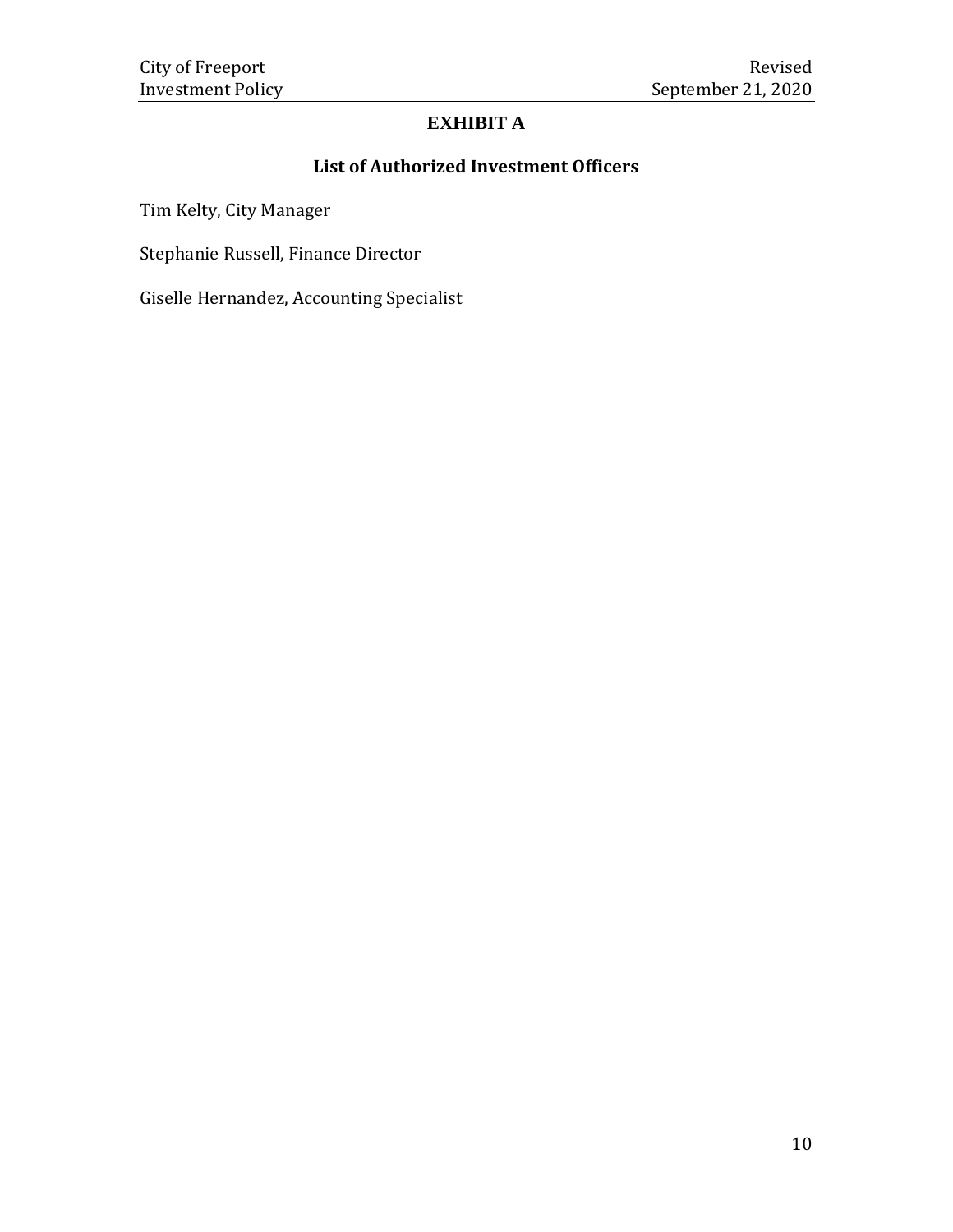#### **EXHIBIT B**

#### **Statement of Ethics and Conflicts of Interest**

<span id="page-12-0"></span>Investment officials for the City Freeport shall refrain from personal business relationships with business organizations that could conflict with the proper execution of the investment program, or which could impair their ability to make partial investment decisions. This would only apply to personal business relationships with business organizations that have been approved by City Council to conduct investment transactions with the City.

An investment official is considered to have a personal business relationship with a business organization if:

- (1) The investment official owns 10 percent or more of the voting stock or shares of the business organization or owns \$5,000 or more of the fair market value of the business.
- (2) Funds received by the investment official from the business organization exceed 10 percent of the investment official's gross income for the previous year.
- (3) The investment official has acquired from the business organization during the previous year investments with a book value of \$2,500 or more for the personal account of the investment official.

I do hereby certify that I do not have a personal business relationship with any business organization approved to conduct investment transactions with the City Freeport, nor am I related within the second degree by affinity or consanguinity, as determined under Chapter 573, to an individual seeking to sell an investment to the Freeport as of the date of this statement.

\_\_\_\_\_\_\_\_\_\_\_\_\_\_\_\_\_\_\_\_\_\_\_\_\_\_\_\_\_\_\_\_\_\_\_\_ \_\_\_\_\_\_\_\_\_\_\_\_\_\_\_\_\_\_

City of Freeport Investment Official

Signature Date

Printed Name

\_\_\_\_\_\_\_\_\_\_\_\_\_\_\_\_\_\_\_\_\_\_\_\_\_\_\_\_\_\_\_\_\_\_\_\_

\_\_\_\_\_\_\_\_\_\_\_\_\_\_\_\_\_\_\_\_\_\_\_\_\_\_\_\_\_\_\_\_\_\_\_\_

Title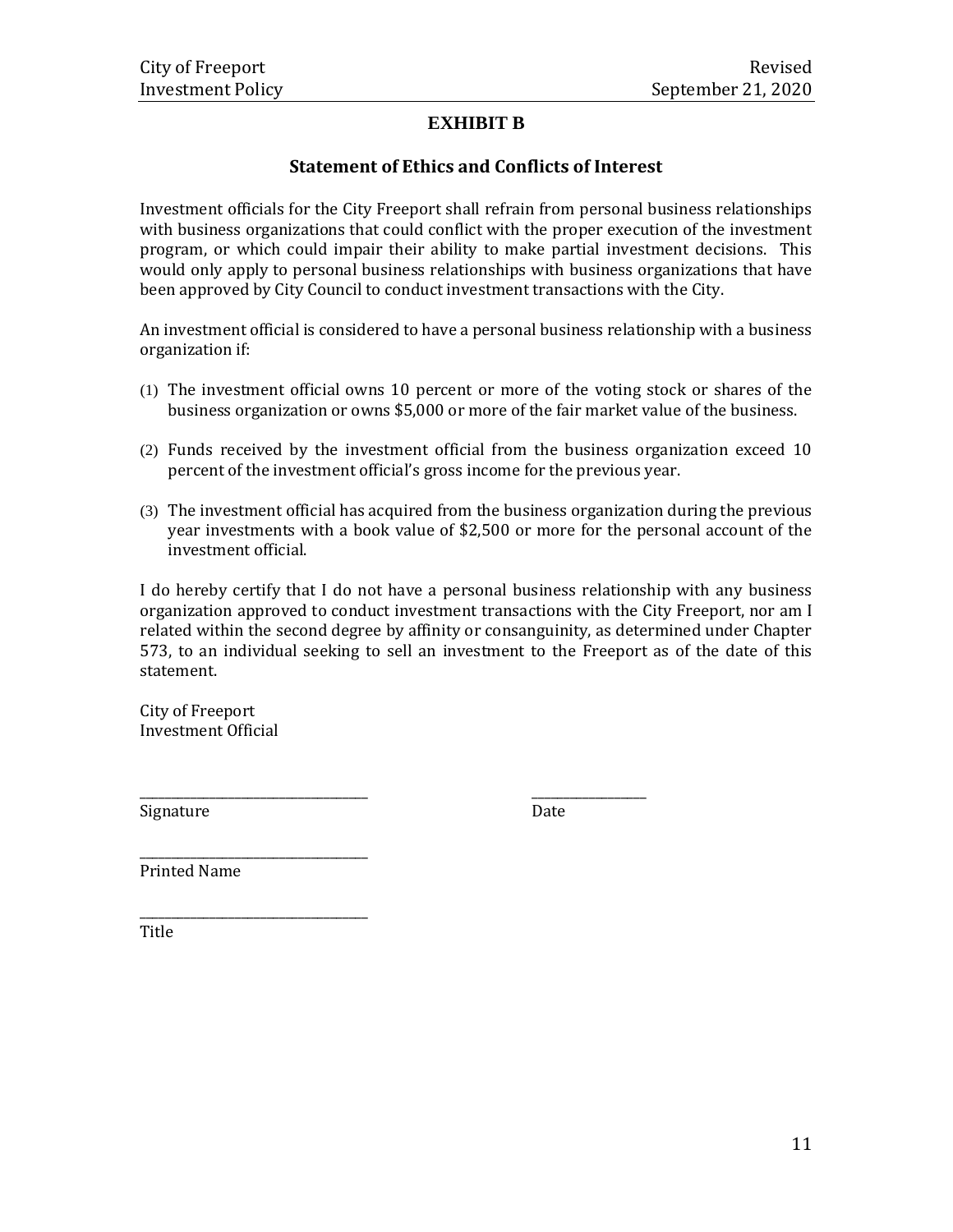#### **EXHIBIT C**

#### <span id="page-13-0"></span>**Approved Broker/Dealers, Financial Institutions and Investment Pools**

**Broker/Dealers**

#### **Financial Institutions**

Texas Gulf Bank, N.A. (Primary Depository)

U.S. Bank, N.A.

#### **Investment Pools**

TexPool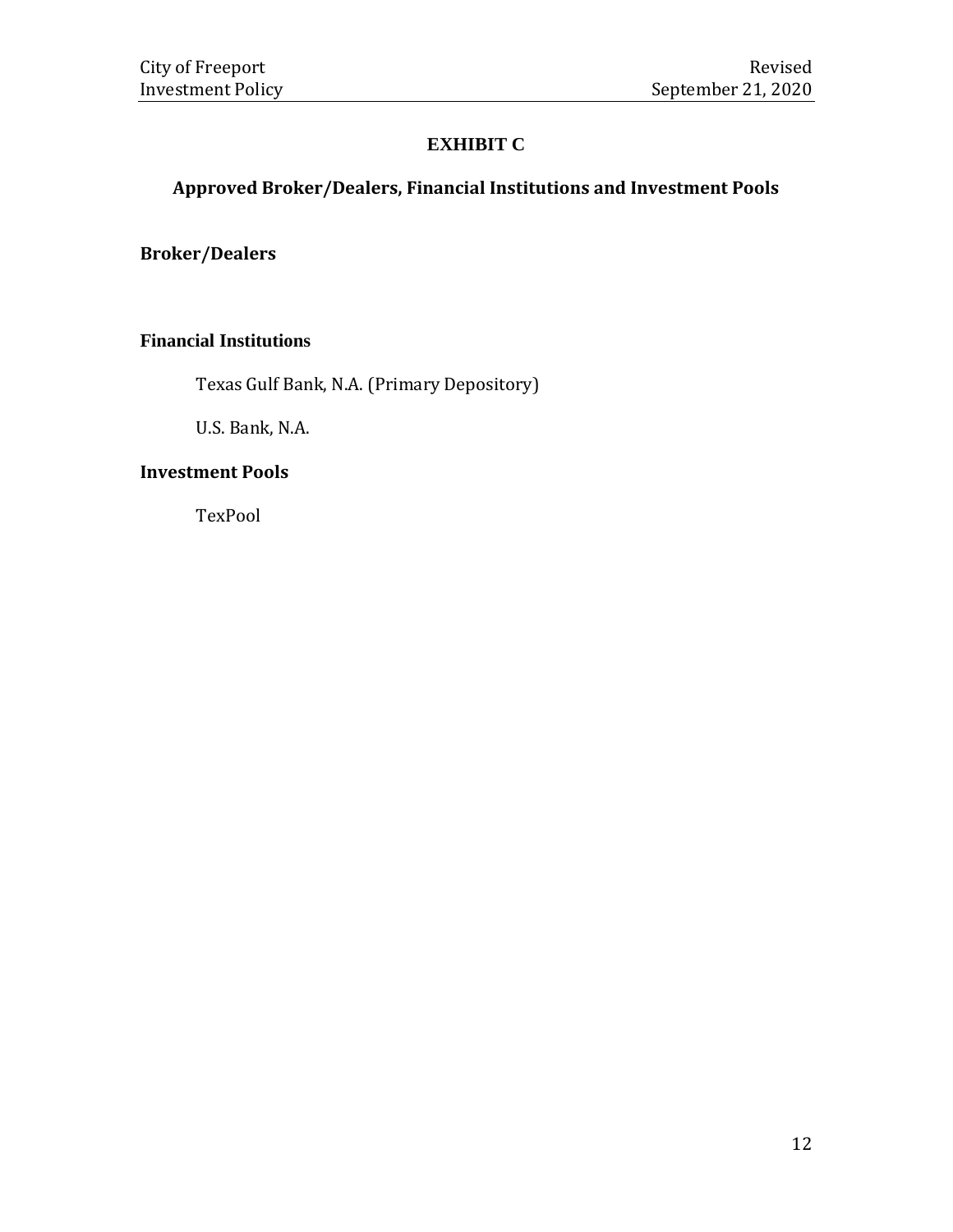#### **EXHIBIT D**

#### **Certification by Broker/Dealers and Financial Institutions**

(date)

<span id="page-14-0"></span>City of Freeport, Texas *Attn: Finance* 200 W. 2nd Street Freeport, TX 77541

Dear Ms. Russell*:*

This certification is executed on behalf of the City of Freeport, Texas (the Investor) and \_\_\_\_\_\_\_\_\_\_\_\_\_\_\_\_\_\_\_\_\_\_\_\_\_\_\_\_\_\_\_\_\_\_\_\_\_\_\_\_\_\_\_\_\_\_\_\_\_ (the Business Organization), pursuant to the Public Funds Investment Act, Chapter 2256, Texas Government Code, (the Act) in connection with investment transactions conducted between the Investor and Business Organization.

The undersigned Registered Principal of the Business Organization hereby certifies on behalf of the Business Organization that:

- 1. The undersigned is a Registered Principal of the Business Organization offering to enter an investment transaction with the Investor (Note: as such terms are used in the Public Funds Investment Act, chapter 2256, Texas Local Government Code) and;
- 2. The Registered Principal of the Business Organization has received and reviewed the Investment Policy furnished by the Investor and;
- 3. The Registered Principal of the Business Organization has implemented reasonable procedures and controls in an effort to preclude investment transactions conducted between the Business Organization and the Investor that are not authorized by the Investor's investment policy, except to the extent that this authorization is dependent on an analysis of the makeup of the investor's entire portfolio or requires and interpretation of the subjective investment standards.

| <b>Registered Principal</b> | <b>Broker Assigned to the Account</b>                                                                                    |  |
|-----------------------------|--------------------------------------------------------------------------------------------------------------------------|--|
|                             | <u> 1989 - Johann John Stein, market fan it ferstjer fan it ferstjer fan it ferstjer fan it ferstjer fan it ferstjer</u> |  |
|                             | <u> 1986 - John Stein, Amerikaansk politiker (</u>                                                                       |  |
|                             |                                                                                                                          |  |
|                             |                                                                                                                          |  |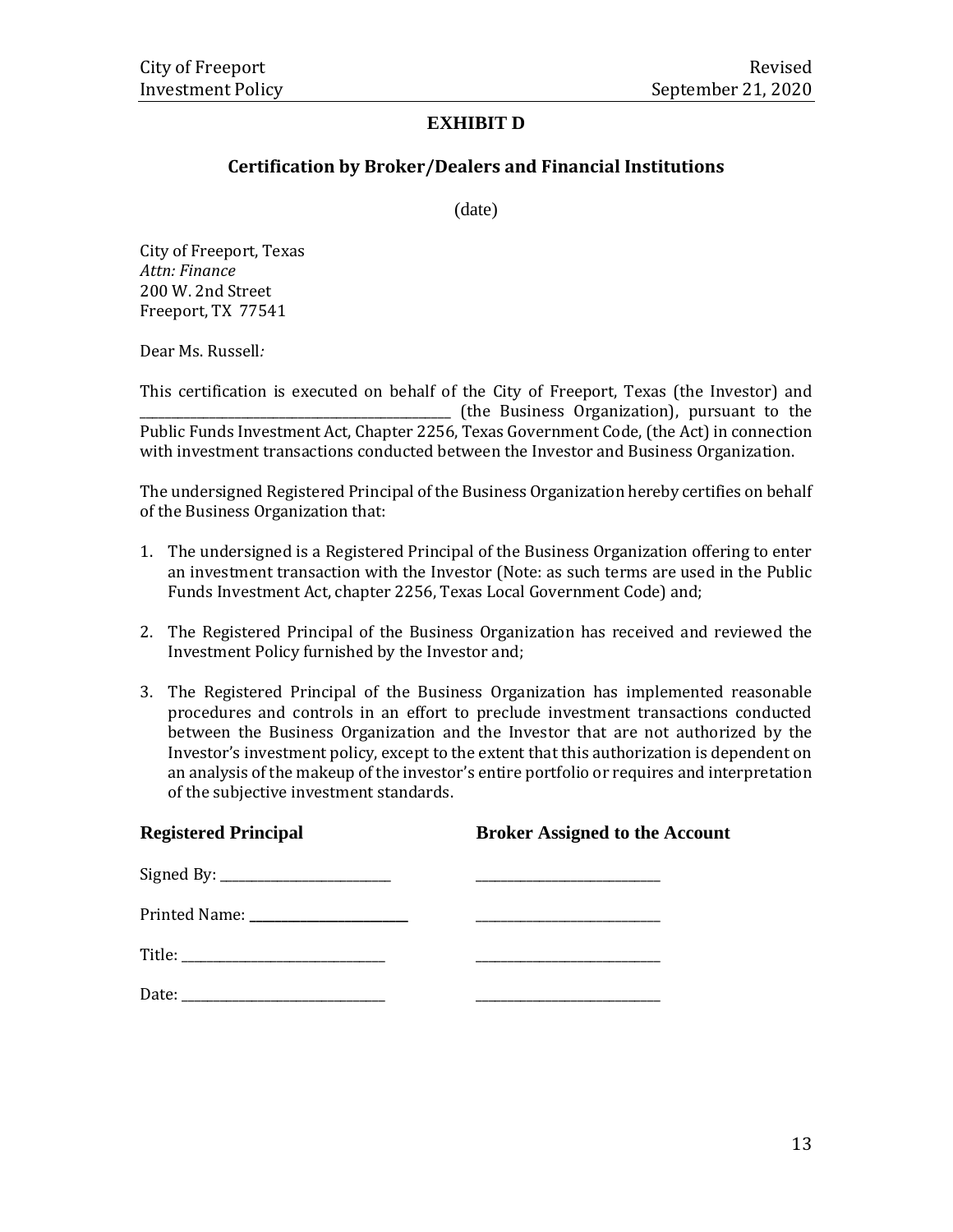#### **EXHIBIT E**

#### **Investment Strategy**

<span id="page-15-0"></span>The City of Freeport's investment portfolio will be designed and managed to ensure that it will meet all the requirements established by the City's investment policy and the Public Funds Investment Act. The overall investment strategy outlined in the investment policy has been further refined in this investment strategy statement by the following fund types.

#### **Operating Funds:**

Operating Funds generally have greater cash flow needs than other funds types. The operating fund portfolio may consist of any approved investment type with the understanding that the financial requirements of the operating funds will dictate the maturity dates of the investment. At utmost importance is the preservation and safety of the investment principal.

Additionally each investment will be viewed for its liquidity and marketability of the investment if the need arises to liquidate the investment before maturity. The final determining factors for the investment strategy will be the diversification of the investment portfolio and the yield of the investment.

To achieve short-term needs of one (1) to one hundred and eighty (180) days, funds will be invested in approved investment pools. For longer-term needs of six (6) months to five (5) years, funds will be invested in approved investments with objectives prioritized as follows:

- 1) understanding the suitability of the investment to the financial requirements of the City of Freeport;
- 2) preservation and safety of principal;
- 3) liquidity;
- 4) marketability of the investment if the need arises to liquidate the investment before maturity;
- 5) diversification of the investment portfolio; and
- 6) yield.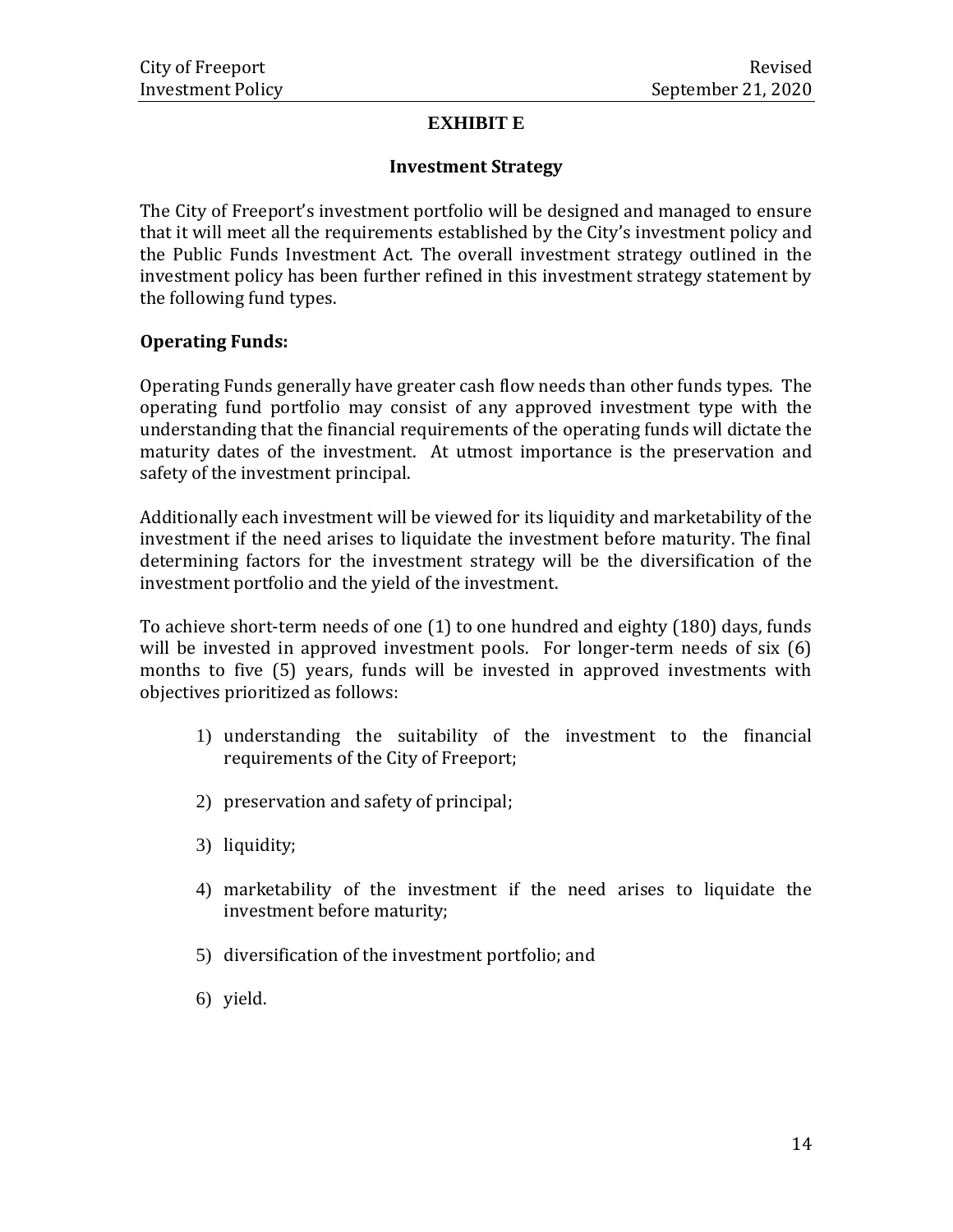#### **Debt Service Funds:**

The debt service requirements are semi-annual, thus allowing the investment strategy to mirror debt obligation payment dates. The strategy for debt service funds allows greater flexibility since the actual requirements are known into the future. Investments will still meet the adopted policies; however, planning maturity dates to match debt requirement dates will be the primary objective.

The investment instruments will be primarily in approved investment types with maturities at six or twelve months established to match debt requirement dates. Shorter-term investment may be used to meet these objectives and longer-term investments may be used when fund balance reserves exceed one year's debt service requirements.

To achieve this strategy the following objectives are prioritized to evaluate investment opportunities:

- 1) understanding the suitability of the investment to the financial requirements of the City Freeport;
- 2) preservation and safety of principal;
- 3) yield;
- 4) marketability of the investment if the need arises to liquidate the investment before maturity;
- 5) diversification of the investment portfolio; and
- 6) liquidity.

#### **Capital Improvement Funds:**

Bond proceeds can be invested over the life of the project; however, the exact disbursement of the funds is not always known. The investment objective of the capital improvement funds is to schedule maturities to maximize investment earnings while preserving principle. The key to an effective strategy is to be aware of the project needs and match maturities to the period funds are needed.

The investment objective for capital projects funds is still to match investment maturities with funding needs. As short-term needs are recognized investment maturities will be moved into approved investment pools to meet financial requirements. Longer-term needs will be invested with the following objectives as prioritized for capital improvement funds: